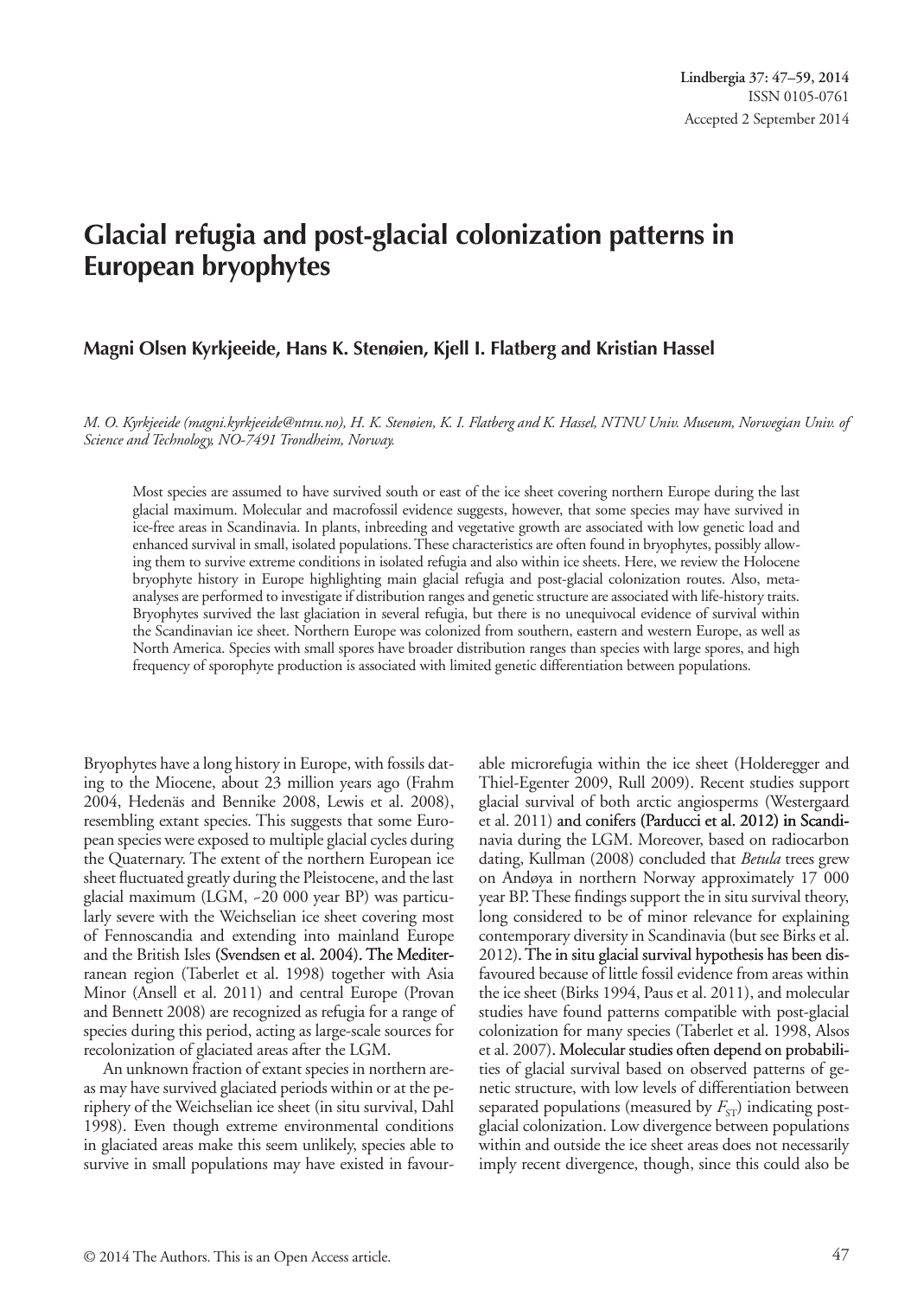caused by large ancestral sizes or recent gene flow (Nielsen and Beaumont 2009). Alternatively, high  $F_{ST}$  could instead of long-time survival result from little genetic variation within versus among populations (Stenøien et al. 2011a, Kyrkjeeide et al. 2012).

Populations of limited sizes often contain reduced adaptive variability and accumulated detrimental alleles, and organisms will have different capacities of surviving such conditions (Bhagwat and Willis 2008). Specifically, species with low genetic load and vegetative growth may have a high capacity to survive in small, stable microrefugia over time (Mosblech et al. 2011). Species able to survive in scattered microrefugia might also have been able to expand rapidly into glaciated areas when the ice retreated. Indeed, species surviving the LGM in central Europe are typically asexuals and generalists with small, wind-dispersed seeds, while species restricted to climatically more favourable southern refugia usually reproduce sexually, are often specialists, and produce large seeds (Bhagwat and Willis 2008).

If vascular plants survived in northern areas during the LGM (Westergaard et al. 2011, Parducci et al. 2012, Vorren et al. 2013), other plants should also have been able to survive the extreme environments in the north (cf. Stenøien et al. 2011a, b, Kyrkjeeide et al. 2012, Vorren et al. 2013). Bryophytes exhibit traits that might make them better suited than vascular plants for survival in small, northern refugia, including their poikilohydric nature, enabling survival through unfavourable periods (Proctor et al. 2007; see also Segreto et al. 2010). Furthermore, asexual reproduction is widespread in bryophytes (Frey and Kürschner 2011) and haploidy might enable efficient purging of genetic load, even though inbreeding depression is also expressed during the diploid sporophyte stage (Taylor et al. 2007). Bryophytes have combined or separated sexes (monoicy and dioicy, respectively), and fertilization is limited by dispersal as spermatozoids must move through water. This may lead to low rates of sexual reproduction in dioicous species and possibly high levels of inbreeding in monoicous species (McDaniel and Perroud 2012). Inbreeding depression is expected to be low in plants where selfing is the dominant mating system (Lande and Schemske 1985), as demonstrated in a study using a moss model system (Taylor et al. 2007). Also, there are examples of bryophyte populations primarily established and maintained through vegetative diaspores (Pfeiffer et al. 2006), implying that bryophyte populations may be stable and expanding despite low levels of sexual reproduction.

The spatial distribution of wind-dispersed organisms depends mainly on the size of propagules, and it has been suggested that microbes being ~20 μm or less should efficiently spread worldwide in a short time (Wilkinson et al. 2012). Bryophyte spore sizes typically range from 7 to 100 µm (Frahm 2008) and they may easily be dispersed by wind (van Zanten and Pocs 1982, Muñoz et al. 2004). Sundberg (2012) trapped peat moss spores across a large spatial scale and concluded that a major fraction of spores are dispersed regionally in boreal areas, but as much as 1% of the spore rain may have intercontinental origin. Wide distribution ranges in bryophytes suggest that they in general are exceptional dispersers (Szövenyi et al. 2008, Stenøien et al. 2011a). For instance, about 70% of moss species occurring in Europe are also present in North America (Frahm and Vitt 1993), while less than 7% of European vascular plant species are shared with North America (Qian 1999). There are few bryophyte endemics on various geographical levels, even on relatively small archipelagos, exemplified by only 1.5% of bryophyte species on the Canary Islands being endemic compared to 40% of angiosperms (Vanderpoorten et al. 2010).

Here we review phylogeographical studies of bryophytes based on molecular marker information, and our aim is twofold. First, we want to review the bryophyte history in Europe after the last ice age and summarize insights concerning likely glacial refugia for bryophytes, identify major post-glacial colonization routes, and discuss the probability of glacial survival within the ice sheet. Second, we will, based on meta-analyses of published results, test if life history traits (i.e. mating systems, spore production and/or spore sizes), are associated with different geographical regions, range size and genetic structure of European bryophytes.

# **Material and meta-analyses**

Altogether, 26 phylogeographical studies of 31 bryophytes published over the last 13 years were summarized to review the colonization history of bryophytes in Europe after the last glaciation. All papers and species mentioned in the text and included in meta-analyses are listed in Table 1.

We tested if life-history traits (frequency of sporophyte production and spore size) are associated with presence in different regions of Europe, range size (i.e. number of European regions a species is found in) and genetic structuring. The number of bryophyte biogeographical regions of Europe varies between authors, but we follow Mateo et al. (2013), and recognise their Alpine, Atlantic and Boreal elements, while merging the Mediterranean–Macaronesian and Continental elements. Altogether we distinguish four regions; the arctic, western, boreal and southern regions, and these regions were used to describe the range sizes of the reviewed species (Table 1). Spore size was estimated as mean spore diameter taken from the minimum and maximum spore diameter (references in Table 1). Two categories of frequency of sporophyte production were included in the analysis: rare (rare to occasional) and frequent (frequent to abundant, Table 1). For species whose reproduction varies from rare to frequent between geographical areas, sporophyte production was set to be frequent. Mating system was not included in the analysis since the majority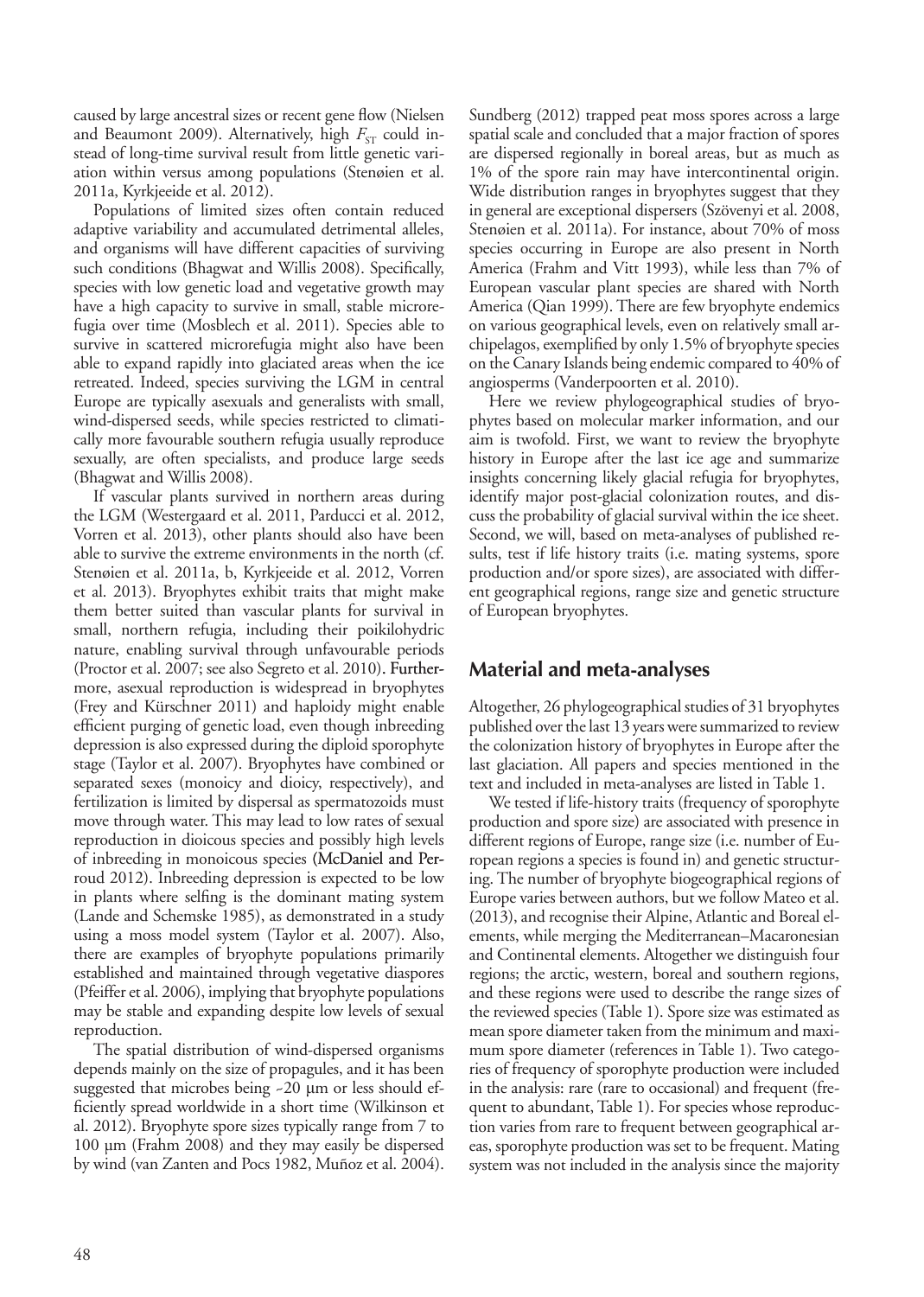| Species                                 | $Sex^{26}$ | S <sub>0</sub>                     | $SD^{26,42}$   | Region                   | Global distribution <sup>45</sup> | $F_{\rm sf}/G_{\rm ST}$ | Marker          | Sampling |
|-----------------------------------------|------------|------------------------------------|----------------|--------------------------|-----------------------------------|-------------------------|-----------------|----------|
| Radula lindenbergiana'<br>Liverwort     | ≏          | $F^{27}R^{28}$                     | $25 - 38^{28}$ | <b>SWB</b>               | Circ, Af, Mac                     | 0.2                     | <b>PDNA</b>     | Regional |
| Moss                                    |            |                                    |                |                          |                                   |                         |                 |          |
| Antitrichia curtipendula <sup>2</sup>   |            | $R^{27}R^{29}$                     | $32 - 40$      | SWBA                     | Eu, Af, As, ENAm                  |                         | ITS, pDNA       | Global   |
| Cinclidium arcticum <sup>3</sup>        | ▭          | $\mathsf{R}^{30}$                  | $25 - 70^{30}$ | $\prec$                  | Circ                              |                         | <b>PDNA</b>     | Global   |
| Cinclidium latifolium <sup>3</sup>      | ≏          | $\mathsf{R}^{30,31}$               | $20 - 45^{30}$ | $\prec$                  | Circ                              |                         | <b>ANG</b>      | Global   |
| Cinclidium stygium <sup>3</sup>         | Σ          | $R^{27}F^{30}$                     | $25 - 70^{30}$ | $\mathbbm{B} \mathbb{A}$ | Circ, SAm                         | $\mathbf{I}$            | <b>PDNA</b>     | Global   |
| Cinclidium subrotundrum <sup>3</sup>    | Σ          | $\mathsf{F}^{30,31}$               | $-5 - 70^{30}$ | $\mathbbm{B} \mathbb{A}$ | Circ                              | $\mathbf{I}$            | <b>PDNA</b>     | Global   |
| Drepanocladus aduncus <sup>4</sup>      | ≏          | $R^{27,32,33}$                     | $11 - 18$      | SWBA                     | Circ, Af, C-SAm, O                | $\mathbf{r}$            | ITS, pDNA       | Global   |
| Grimmia montana <sup>5</sup>            | $\Box$     | $R^{27,34,35}$                     | $8 - 15$       | SWBA                     | Circ, Mac, CAm, SAf               | 0.32                    | <b>ANQd</b>     | Global   |
| Hamatocaulis vernicosus <sup>6</sup>    | $\Box$     | $\mathsf{R}^{27,32}$               | $10 - 22$      | $B\triangle$             | Circ, CAm                         | $\bar{\phantom{a}}$     | TS, pDNA        | Regiona  |
| Homalothecium sericeum <sup>7,8</sup>   | $\Box$     | $O^{27}R^{36}$                     | $11 - 23$      | SWBA                     | Eu, WAs, NAf, Mac, EAm            | 0.181                   | ITS, pDNA       | Regional |
| Kindbergia praelonga                    | ≏          | $\mathbb{R}^{27}\mathbb{N}^{36}$   | $11 - 14$      | SWB                      | Eu, Mac, NAm, SAf, O              |                         | ITS, pDNA       | Global   |
| Leucodon sciuroides <sup>10</sup>       | ≏          | $R^{27,37,29}$                     | $18 - 55$      | SWB                      | Eu, As, NAf, Mac                  | 0.437                   | $\overline{0}$  | Regional |
| Platyhypnidium riparioides"             | Σ          | $\mathsf{F}^{27}\mathsf{R}^{36}$   | $14 - 22$      | SWB                      | Circ                              | 0.177                   | msat            | Regional |
| Pleurochaete squarrosa <sup>12,13</sup> | $\Box$     | $N^{30}R^{35}$                     | $10 - 14$      | $\circ$                  | Cosm                              | 0.443, 0.892            | ITS, pDNA, allo | Regional |
| Polytrichastrum formosum <sup>14</sup>  | $\Box$     | $27,35$ $N$ <sup>38</sup>          | $12 - 16$      | <b>SWB</b>               | Cosm, Ex:SAm, O                   | 0.395, 0.047            | allo, msat      | Regional |
| Polytrichum commune <sup>14</sup>       | $\Box$     | $E^{27,35,38}$                     | $8-12$         | SWBA                     | Holarct, SEAs                     | 0.070, 0.047            | allo, msat      | Regional |
| Polytrichum juniperinum <sup>14</sup>   | $\Box$     | $A^{27}F^{35,38}$                  | $8-12$         | SWBA                     | Cosm                              | 0.341, 0.167            | allo, msat      | Regional |
| Polytrichum piliferum <sup>14</sup>     | $\Box$     | $A^{27}O^{35}F^{38}$               | $9 - 14$       | SWBA                     | Cosm                              | 0.087                   | $\frac{1}{10}$  | Regional |
| Polytrichum uliginosum14                | $\Box$     |                                    | $8 - 12$       | SWB                      |                                   | 0.091                   | $\frac{1}{10}$  | Regional |
| Sanionia uncinata <sup>15,16</sup>      | Σ          | F27, 33, 39                        | $10 - 18$      | SWBA                     | Cosm                              | $\mathbf I$             | ITS, pDNA       | Global   |
| Sarmentypnum exannulatum <sup>17</sup>  | $\Box$     | F39R27,33                          | $12 - 24$      | SWBA                     | Cosm                              |                         | TS, pDNA        | Global   |
| Scorpidium cossonii <sup>18</sup>       | $\Box$     | $-39R^{27}N^{33}$                  | $12 - 21$      | SWBA                     | Circ, SAm, O                      | $\,$                    | TS, pDNA        | Global   |
| Scorpidium scorpioides <sup>18</sup>    | ≏          | F <sup>39</sup> R <sup>27,33</sup> | $12 - 22$      | SWBA                     | Circ, C-SAm                       |                         | ITS, pDNA       | Global   |
| Sphagnum affine <sup>19</sup>           |            | $\mathsf{R}^{27,35}$               | $24 - 284$     | $W\overline{B}$          | Eu, ENAm                          | 0.512                   | $\overline{0}$  | Regiona  |
| Sphagnum angermanicum <sup>20</sup>     |            | $\mathsf{R}^{40}$                  | $26 - 34^{40}$ | $\geq$                   | Eu, WNAm                          | 0.15                    | msat            | Global   |
| Sphagnum capillifolium <sup>21</sup>    | MQ         | $F^{27}R^{35}N^{41}$               | $24 - 284$     | WBA                      | Circ, Af, SAm                     | 0.252                   | iso             | Local    |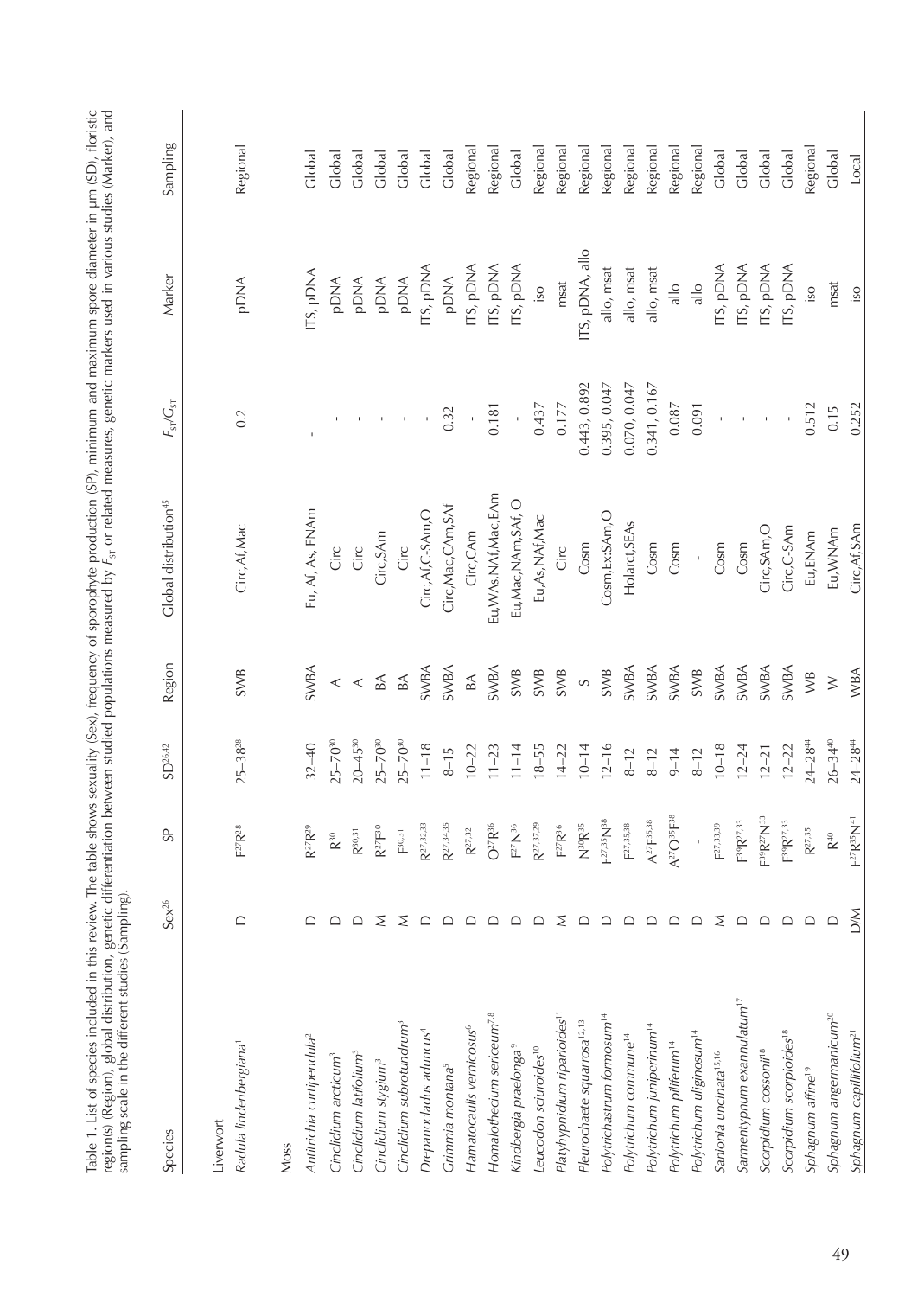| ı |
|---|
|   |
|   |
|   |
|   |

| Species                               | $Sex^{26}$  | <b>SP</b>             | $\mathbb{SD}^{26,42}$ | Region     | <b>Clobal distribution<sup>45</sup></b>                                                                                                                                                                                        | $F_{\rm ST}/G_{\rm ST}$ | Marker      | Sampling |
|---------------------------------------|-------------|-----------------------|-----------------------|------------|--------------------------------------------------------------------------------------------------------------------------------------------------------------------------------------------------------------------------------|-------------------------|-------------|----------|
| Sphagnum fimbriatum <sup>22,23</sup>  |             | $A^{27}R^{35}F^{41}$  | $24 - 28^{44}$        | WBA        | Circ, SAf, SAm, NZ, An                                                                                                                                                                                                         |                         | ITS, nDNA   | Regional |
| Sphagnum squarrosum <sup>22,23</sup>  |             | $A^{27}O^{35,41}$     | $22 - 3044$           | <b>WBA</b> | Circ, Mac, CAm, O                                                                                                                                                                                                              |                         | ITS, nDNA   | Regional |
| Sphagnum troendelagicum <sup>24</sup> |             |                       |                       |            | 급                                                                                                                                                                                                                              | 0.12, 0.16              | msat, pDNA  | Global   |
| iphagnum wulfianum <sup>25</sup>      | $\geqslant$ | $R^{28}O^{42}$        | $22 - 244$            |            | ΰË                                                                                                                                                                                                                             | 0.72                    | msat        | Regional |
| Tortula muralis <sup>26</sup>         |             | A <sub>27,34,35</sub> | $7 - 12$              | <b>SWB</b> | Cosm                                                                                                                                                                                                                           | 0.185                   | <b>PDNA</b> | Global   |
|                                       |             |                       |                       |            | المدامية المستحد والمستخد المستحل المتحد والمستخدم المستخدم والمستخدم والمستحد المستخدم المستخدم والمستخدم والمستخدم والمستخدم والمستخدم والمستخدم والمستخدم والمستخدم والمستخدم والمستخدم والمستخدم والمستخدم والمستخدم والمس |                         |             |          |

southern/central; W-atlantic/western; Global distribution: Af-Africa; Am-America; An-Antarctica; As-Asia; E-east; Eu-Europe; Ex-excluding; C-central; Circ-northern circumpolar or southern/central; W-atlantic/western; Global distribution: Af-Africa; Am-America; An-Antarctica; As-Asia; E-east; Eu-Europe; Ex-excluding; C-central; Circ-northern circumpolar or circumboreal; Cosm-cosmopolitan; Disj-disjunct; Holarct-holarctic; Mac-Macaronesia; N-north; O-Oceania; S-south; W-west; Marker: allo-allozymes; iso-isozymes; ITS-internal circumboreal; Cosm-cosmopolitan; Disj-disjunct; Holarct-holarctic; Mac-Macaronesia; N-north; O-Oceania; S-south; W-west; Marker: allo-allozymes; iso-isozymes; ITS-internal Арания и У-2 или 2010 или 2010 или 2010 или 2010 или 2010 или 2010 или 2010 или 2010 или 2010 или 2010 или 2010 или 2010 или 2010 или 2010 или 2010 или 2010 или 2010 или 2010 или 2010 или 2010 или 2010 или 2010 или 2010 и Abbreviations: Sex: D-dioicous; M-monoicous; SP: A-abundant; F-frequent; N-not observed; O-occasional; R-rare; Region: A-arctic; B-boreal; S-Mediterranean-Macaronesian/ transcribed spacer; msat-microsatellites; pDNA-plastid markers transcribed spacer; msat-microsatellites; pDNA-plastid markers

33Jóhannsson 1998; 34Hallingbäck et al. 2006; <sup>38</sup>Pedrotti 2001; <sup>36</sup>Jóhannsson1997; <sup>37</sup>Nyholm 1974b; <sup>39</sup>Jóhannsson 1990b; <sup>39</sup>Hedenäs pers. comm.; <sup>40</sup>McQueen and Andrus 2007; 36hannsson 1998; 34Hallingbäck et al. 2006; <sup>35</sup>Pedrotti 2001; <sup>36</sup>Jóhannsson1997; <sup>37</sup>Nyholm 1974b; <sup>39</sup>Jóhannsson 1990b; <sup>39</sup>Hedenäs pers. comm.; <sup>40</sup>McQueen and Andrus 2007; 39 Here and Andrus 2007; 2006; 8Désamoré et al. 2012; 9Hedenäs 2010a; 10Cronberg 2000; 11Hutsemékers et al. 2011; 12,13Grundmann et al. 2007, 2008; 14van der Velde and Bijlsma 2003; 15,16Hedenäs 2010b, 2012; <sup>17,18</sup>Hedenäs 2009b; <sup>19</sup>Thingsgaard 2001; <sup>20</sup>Stenøien et al. 2011a; <sup>2</sup>1Natcheva and Cronberg 2003; <sup>22,25</sup>25vényi et al. 2006, 2007; <sup>24</sup>Stenøien et al. 2011b; 2006; <sup>8</sup>Désamoré et al. 2012; <sup>9</sup>Hedenäs 2010a; <sup>10</sup>Cronberg 2000; <sup>11</sup>Hutsemékers et al. 2011; <sup>12,13</sup>Grundmann et al. 2007, 2008; <sup>14</sup>van der Velde and Bijlsma 2003; <sup>15,16</sup>Hedenäs 2010b, 2012; <sup>17.18</sup>Hedenäs 2009a, 2009b; <sup>19</sup>Thingsgaard 2001; <sup>20</sup>Sternoien et al. 2011a; <sup>21</sup>Natcheva and Cronberg 2003; <sup>22,25</sup>2xŏrvi et al. 2006, 2007; <sup>24</sup>Stenoien et al. 2011b; 25Kyrkjeeide et al. 2012; <sup>26</sup>Werner and Guerra 2003; <sup>27</sup>Hill et al. 2007; <sup>28</sup>Damsholt 2002; <sup>29</sup>Johannsson 1990a; <sup>30</sup>Hallingbäck et al. 2008; <sup>31</sup>Johannsson 19995; <sup>32</sup>Nyholm 1974a; 25Kyrkjeeide et al. 2012; <sup>26</sup>Werner and Guerra 2003; <sup>27</sup>Hill et al. 2007; <sup>28</sup>Damsholt 2002; <sup>29</sup>Jóhannsson 1998a; 2008; 31Jóhannsson 1995; <sup>32</sup>Nyholm 1974a; iterature: 'Laenen et al. 2011; <sup>2</sup>Hedenäs 2008a, <sup>3</sup>Piñero et al. 2012, <sup>4</sup>Hedenäs 2008a; <sup>3</sup>Vanderpoorten et al. 2008; <sup>6</sup>Hedenäs and Eldenäs 2007; <sup>7</sup>Hedderson and Nowell Literature: 1Laenen et al. 2011; 2Hedenäs 2008a, 3Piñero et al. 2012, 4Hedenäs 2008a; 5Vanderpoorten et al. 2008; 6Hedenäs and Eldenäs 2007; 7Hedderson and Nowell "Jóhannsson 1989; "Field experience and herbarium collections from Europe; "Nyhom 1958; "Sundberg et al. 2006; "Dierssen 2001 41Jóhannsson 1989; 42Field experience and herbarium collections from Europe; 43Nyhom 1958; 44Sundberg et al. 2006; 45Dierssen 2001 of species in this dataset are dioicous. Genetic divergence among populations measured by the fixation indexes  $F_{ST}$ (Weir and Cockerham 1984) and *G*<sub>ST</sub> (Nei 1973), hereafter collectively called *F*<sub>ST</sub>, was used to describe genetic structure. Whenever  $F_{ST}$  was measured twice (e.g. for different geographical scales or molecular markers), the mean value was used. In all analyses, the  $F_{ST}$  values were log transformed to obtain normal distribution of the data.  $\chi^2$ tests and one-way ANOVA were performed to test if there were any associations between range sizes and life-history traits, and *F<sub>ST</sub>* respectively (Supplementary material Appendix 1). Furthermore, an analysis of covariance (AN-COVA) was used to test the relationship between range size and spore sizes and frequency of sporophyte production. Finally, we tested whether  $F_{ST}$  is associated with spore size and frequency of sporophyte production using linear regression and Welch t-test, respectively. Analyses were also performed at the genus level due to similar life-history traits within genera (see Supplementary material Appendix 1 for results of analyses of phylogenetic constraints). Analyses were performed in the R environment.

# **Results**

# **Refugia and postglacial colonization routes in Europe**

Here we present a short overview of the southern, western, boreal and arctic floristic elements of Europe, give examples of species likely surviving the LGM in different regions, and also present likely post-glacial colonization routes (Fig. 1). Life-history traits and range sizes for all species considered are listed in Table 1. Table 2 gives an overview of different historical scenarios and how genetic patterns may indicate different scenarios.

## *The southern element*

The Mediterranean area is characterized by warm, dry summers and mild, wet winters, leading to a high fraction of the bryophyte flora being winter ephemerals (Frahm 2010), and the majority of species being acrocarpous (Størmer 1983). In the mountain areas, the species composition largely overlaps with that found in more central parts of Europe (Frahm 2010). The Mediterranean is not a worldwide hot-spot of species diversity for bryophytes as it is for vascular plants and vertebrates, probably due to the arid climate (Goffinet and Shaw 2009).

Southern populations of *Pleurochaete squarrosa* (Brid.) Lindb. are more variable than northern populations (Grundmann et al. 2007, 2008), a pattern resembling that of several southern European vascular plants (Taberlet et al. 1998). *Pleurochaete squarrosa* seems to have survived in the Mediterranean Basin and later colonized northwards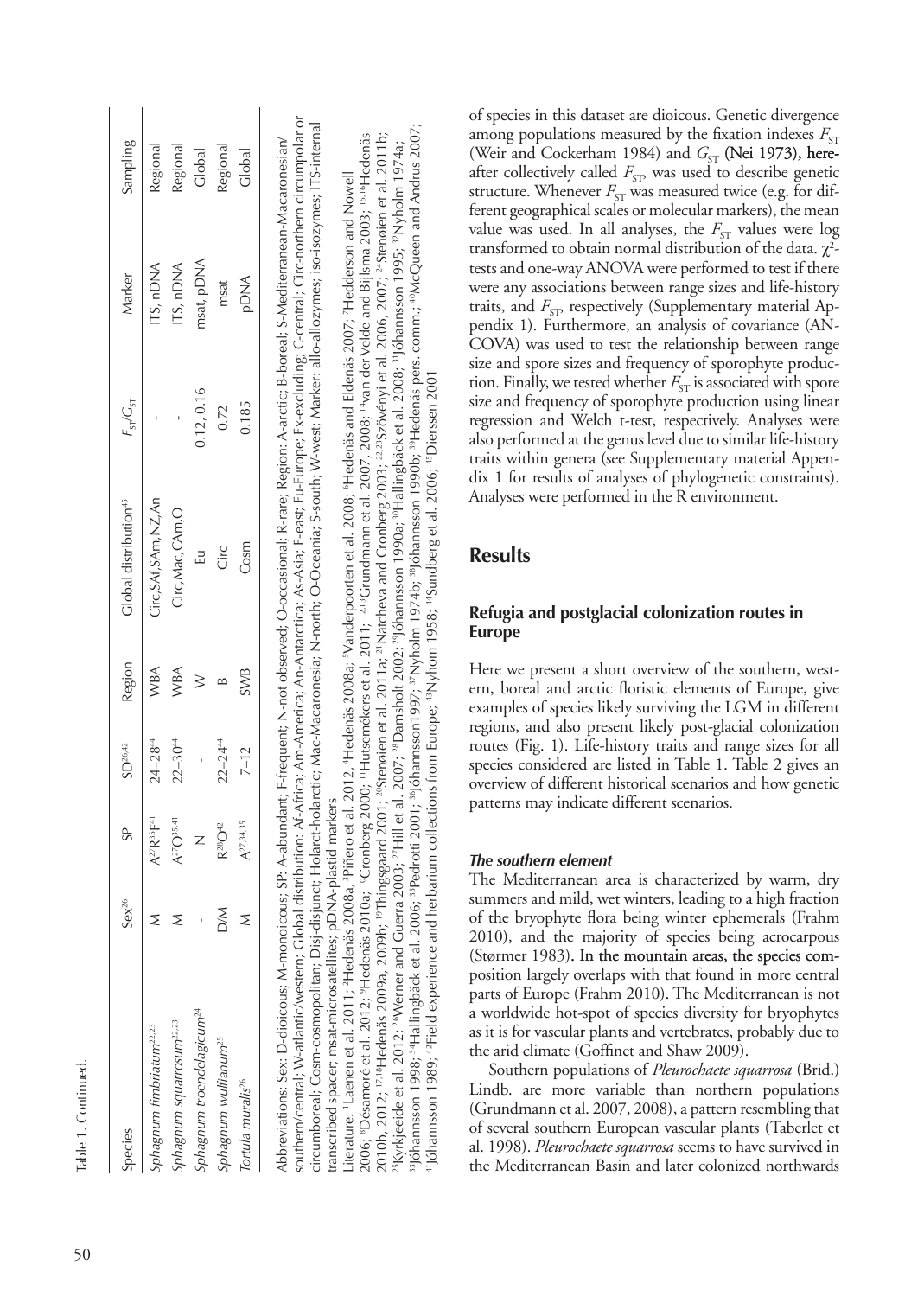

Figure 1. Hypothesized colonization routes, contact zones, and possible in situ glacial refugia of bryophyte species in Europe during and after the last glacial maximum. Three main colonization routes, western, southern, and eastern, are indicated by green, blue and red arrows, respectively. Solid yellow fields indicate potential in situ refugia during the LGM.

from both the Iberian Peninsula and the Balkans, hence a contact zone is recognized in central Europe (Grundmann et al. 2007, 2008). Also, *Leucodon sciuroides* (Hedw.) Schwaegr. (Cronberg 2000, Stech et al. 2011) has higher genetic diversity in southern versus northern populations.

*Homalothecium sericeum* (Hedw.) Schimp. also shows high genetic variation in the Mediterranean region, but high levels of unique haplotypes on the British Isles and adjacent mainland, indicate that this species may also have had a western refugium during the LGM (Hedderson and Nowell 2006). The authors estimate divergence between British Isles and mainland populations to have occurred 0.45 Myr ago (i.e. long before the LGM). Désamoré et al. (2012) found northern refugia the most likely origin of the northern European colonization. Haplotype groups restricted to southwestern genetic clusters are also found in *Kindbergia praelonga* (Hedw.) Ochyra, suggesting southern survival, whereas the most widespread haplotype group probably survived in other, larger refugia and colonized all of Europe after the LGM (Hedenäs 2010a). *Antitrichia curtipendula* (Hedw.) Brid. has one widespread haplotype group throughout the distribution range, making refugia hard to localize, while another haplotype group is more restricted to western Europe, indicating that it colonized fewer available areas after the LGM (Hedenäs 2008a).

Hutsemékers et al. (2011) compared genetic variation of island and mainland populations of the southern temperate moss *Platyhypnidium riparioides* (Hedw.) Dixon using Macaronesian, southwestern European, and north African populations to test if islands can act as source rather than sink to mainland. The authors found no indication of bottlenecks in the island population and argued that these archipelagos might have been important in post-glacial colonization of Europe. Also, no monophyletic haplotype groups were observed within Macaronesia in the temperate *Grimmia montana* Bruch & Schimp., most likely due to transatlantic gene flow (Vanderpoorten et al. 2008). The authors found that the root of their inferred haplotype network was close to haplotypes residing in south-western Europe and the Canary Islands, and, hypothesised that the species could have survived the LGM there.

#### *The western element*

The western element is found along the Atlantic coast, containing so-called atlantic vascular plants and oceanic bryophytes. The distribution of atlantic vascular plants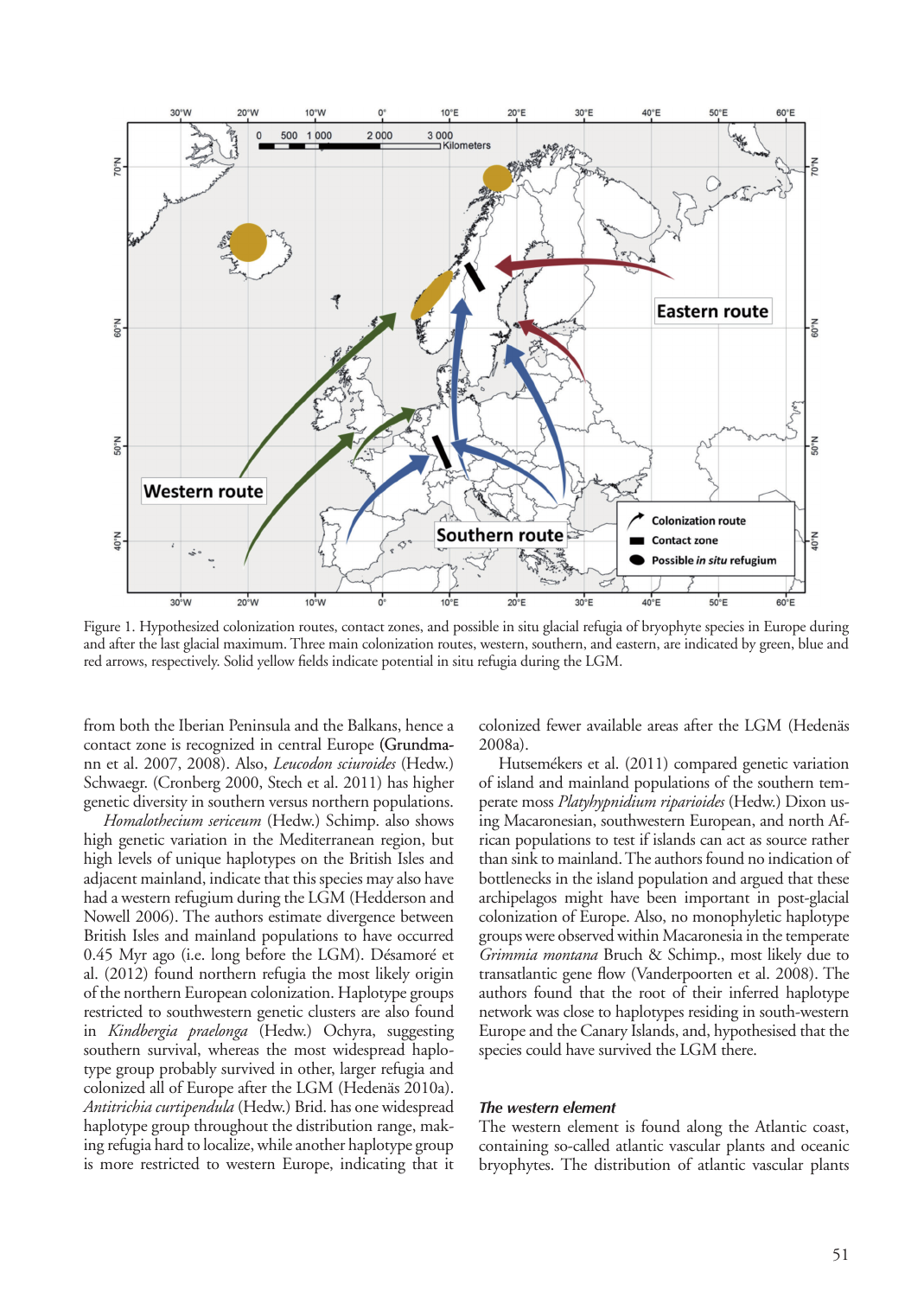| Historical scenario     | Genetic signature                                                                                                                                                                  | Alternative explanation                                                                                                                                                                        |
|-------------------------|------------------------------------------------------------------------------------------------------------------------------------------------------------------------------------|------------------------------------------------------------------------------------------------------------------------------------------------------------------------------------------------|
| Refugial area           |                                                                                                                                                                                    |                                                                                                                                                                                                |
|                         | Relatively high genetic variation in an area<br>compared to other studied areas (Hewitt 2004)<br>e.g. Pleurochaete squarrosa<br>(Grundmann et al. 2007)                            | Rapid population growth maintaining<br>polymorphisms in an area despite recent<br>colonization (Waxman 2012) and/or the area<br>being a post-glacial contact zone (Provan and<br>Bennett 2008) |
|                         | High level of unique alleles and haplotypes (Ehrich<br>et al. 2008)<br>e.g. Homalothecium sericeum<br>(Hedderson and Nowell 2006)                                                  | Admixture in contact zone leading to unique<br>haplotypes (Hassel et al. 2005)                                                                                                                 |
|                         | Root of gene trees or haplotype network close to<br>haplotypes found in an area<br>e.g. Grimmia montana<br>(Vanderpoorten et al. 2008)                                             |                                                                                                                                                                                                |
| Several refugial areas  | Long time since divergence between genetic<br>lineages found in two or more areas<br>e.g. Homalothecium sericeum<br>(Hedderson and Nowell 2006)                                    | Estimated mutation rate used to date divergence<br>times may be too high, thereby giving the false<br>impression of ancient divergence (discussed in<br>Stenøien et al. 2011a)                 |
| Colonized area          |                                                                                                                                                                                    |                                                                                                                                                                                                |
|                         | Relatively low genetic variation in a given area<br>compared to one or more other studied areas<br>(Hewitt 2004)<br>e.g. Leucodon sciuroides<br>(Cronberg 2000, Stech et al. 2011) | Genetic swamping, i.e. colonizing individuals<br>have removed signals of refugial survivors, either<br>due to selective advantages of immigrants or by<br>genetic drift                        |
| Contact zone            | Relatively high genetic variation due to genetically<br>differentiated lineages (Provan and Bennett 2008)<br>e.g. Pleurochaete squarrosa<br>(Grundmann et al. 2008)                | Refugial area, species originating in this area                                                                                                                                                |
| Dispersal               |                                                                                                                                                                                    |                                                                                                                                                                                                |
| Effective gene flow     | No genetic structure<br>e.g. Polytrichum commune<br>(van der Velde and Bijlsma 2003)                                                                                               | Low mutation rate and/or large effective<br>population size causing incomplete lineage<br>sorting (Stenøien and Såstad 1999)                                                                   |
| Long distance dispersal | Widespread haplotypes<br>e.g. Radula lindenbergiana<br>(Laenen et al. 2011)                                                                                                        | Low mutation rate and/or large effective<br>population size causing incomplete lineage<br>sorting (Stenøien and Såstad 1999)                                                                   |

Table 2. Overview of possible historical scenarios, genetic signatures that may be caused under these scenarios and alternative explanations for the patterns observed. Each pattern is exemplified by a bryophyte species included in the present review.

correlates mostly with winter temperatures, while oceanic bryophytes are mainly constrained by amount and frequency of rainfall (Dahl 1998). Consequently, the highest bryophyte species richness of the western element occur in areas with frequent precipitation, i.e. the British Isles and southwestern Scandinavia (Dahl 1998), areas mostly covered by ice during the LGM. There are many species confined to the northwestern Atlantic coast of Europe and there are even a few endemic species in this area, such as the liverwort *Lepidozia pearsonii* Spruce and the mosses *Anoectangium warburgii* Crundw. & M.O. Hill and *Weis*sia perssonii Kindb. (Dahl 1998). Some of the oceanic species found in Europe have disjunct occurrences along the western coast of North America and the Himalayas, but lack specialized vegetative diaspores and do not reproduce sexually (Damsholt 2002), making recent long distance dispersal less likely. The oceanic species may have escaped harsh climate during the last glaciation by surviving in icefree areas between the British Isles and the mainland now situated below current sea level (Frahm 2012). This scenario has also been suggested as an explanation of the presence of unique AFLP markers in the British populations of the temperate herb *Meconopsis cambrica* Vig (Valtueña et al. 2012).

The endemic allopolyploid *Sphagnum troendelagicum* Flatberg known from coastal central Norway, has a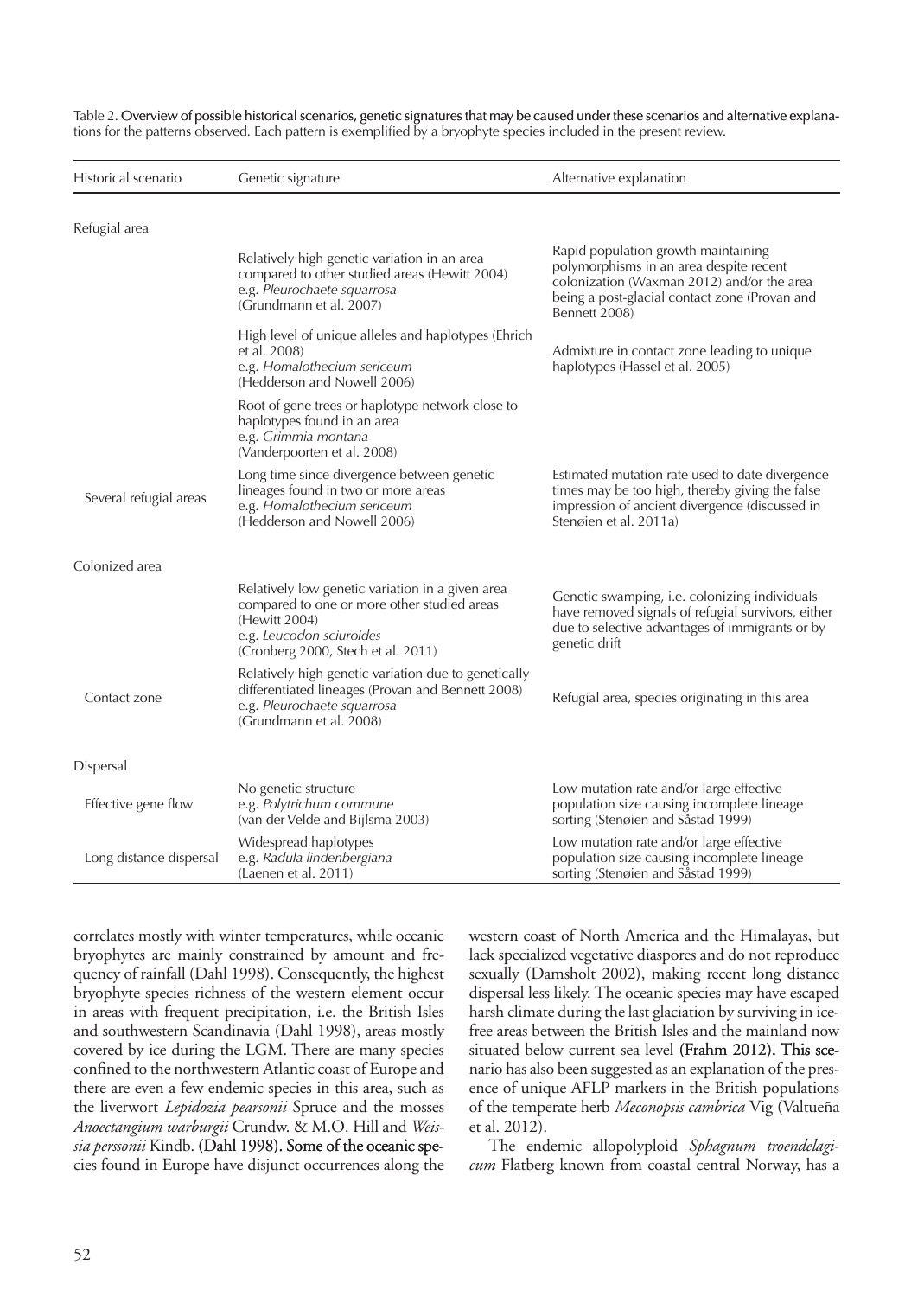probable origin before the LGM (Stenøien et al. 2011b). This could indicate glacial survival in Scandinavia, but it could also mean that the species originated outside the ice sheet and colonized Norway after the ice retreated (Stenøien et al. 2011b). A similar scenario has been suggested for another amphi-Atlantic peat moss, *Sphagnum angermanicum* Melin, with European populations only found in Norway, Sweden and Iceland. Two genetic clusters have been recognized in this species in European and North American populations, both occurring on the two continents (Stenøien et al. 2011a). One linage may have colonized Europe from North America before the LGM (~40 000 year BP) and the other after the LGM, and *S. angermanicum* may have survived the LGM in a southern cryptic refugium where it later went extinct after colonizing Scandinavia (Stenøien et al. 2011a). North American origin could also be suggested for *S. affine* Renauld & Cardot, as higher genetic variation is found along the eastern coast of North America than in Scandinavia (Thingsgaard 2001).

#### *The boreal element*

The boreal region is dominated by coniferous forest and bryophytes composition broadly overlaps with that found in central Europe, though the latter is more diverse due to warmer climate (Størmer 1983). There are few endemic boreal bryophytes in Europe (e.g. the mosses *Cynodontium suecicum* (Arnell & C.E.O. Jensen) I. Hagen and *Schistidium bryhnii* I. Hagen (Dahl 1998)), and many species are circumboreal (Frahm 2012). Most of Russia, except the westernmost parts and north-western coast, remained icefree during the LGM (Svendsen et al. 2004). Molecular studies support the hypothesis of glacial refugia east of the ice for several vascular plants (Ehrich et al. 2008, Tollefsrud et al. 2008), implying that the area also was suitable for a range of bryophytes during the LGM.

As an example, the boreal peat moss *Sphagnum wulfianum* Girg. is hypothesised to have colonized Scandinavia from the southeast and perhaps also from eastern refugia, even though some uncertainty exists due to low genetic variation and hence low confidence as to where glacial refugia could have been situated (Kyrkjeeide et al. 2012). Small populations of *Sphagnum capillifolium* (Ehrh.) Hedw. seem to have survived the last glaciation in the Balkan mountains, but the distinct haplotypes found here suggest that this area was not the source for postglacial colonization of northern Europe (Natcheva and Cronberg 2003). Also, one of the European cryptic species of *Hamatocaulis vernicosus* (Mitt.) Hedenäs (Hedenäs and Eldenäs 2007) may have survived in southern refugia during the LGM. Another cryptic species has a more northern distribution and one main haplotype, spread throughout the distribution range.

Several refugia have been hypothesized for *Sphagnum squarrosum* Crome, and three genetic clusters are found in this species (Szövenyi et al. 2006, 2007). However, the clusters are only weakly structured in Europe, possibly due to extensive gene flow. *Sphagnum fimbriatum* Wilson on the other hand, is found to be highly structured in one 'Atlantic' and one 'non-Atlantic' clade (Szövenyi et al. 2006, 2007). The Atlantic clade likely survived the LGM along the western coast and is currently found from southern England to northern Spain, while the non-Atlantic clade is widespread in Europe and probably recolonized the continent rather rapidly after the LGM. This discrepancy between lineage distributions could be explained by the widespread clade being able to fill niches becoming available after the ice retreated, while the Atlantic clade possibly was unable to do the same, and hence became restricted to the southwestern coast of Europe (Szövenyi et al. 2007).

Southwestern refugia have been suggested for bryophytes with wide distribution ranges, i.e. not restricted to the western element. van der Velde and Bijlsma (2003) studied five *Polytrichum* species in Europe and found low levels of genetic structure in four of them, suggesting that gene flow is high enough to prevent genetic differentiation between European populations. In contrast, *P. juniperinum* Hedw. may have had a unique evolutionary history, with recolonization of Europe occurring from two refugia, one being western, possibly in southern parts of the British Isles. Western genetic lineages in both *P. juniperinum* and *S. fimbriatum* are geographically restricted, indicating that recolonization of the European mainland from western refugia was limited. On the other hand, colonization from western refugia does not seem to be limited in the liverwort *Radula lindenbergiana* Gottsche ex Hartm., which is found to be more variable in western versus eastern Europe, with most diversity found in Macaronesia (Laenen et al. 2011).

Some boreal bryophytes maintain their highest diversity in northern areas. Hedenäs (2009a) found higher haplotype variation in Scandinavia versus southern and central Europe in *Sarmentypnum exannulatum* (Shimp.) Hedenäs. The lineages found in southern and central Europe may have survived the LGM there and later colonized northern Europe. However, other lineages found in Scandinavia were hypothesised to have survived in northern and/or immigrated from northeastern refugia (Hedenäs 2009a), a scenario also suggested for *Scorpidium cossonii* (Schimp.) Hedenäs and *S. scorpioides* (Hedw.) Limpr. (Hedenäs 2009b). The cosmopolitan *Sanionia uncinata* (Hedw.) Loeske also has higher genetic variation in northern versus southern European populations, indicating colonization of northern Europe from several refugia, including northeastern ones (Hedenäs 2010b). Alternatively, the species may have survived in ice-free areas in Scandinavia. Furthermore, a global study of *S. uncinata* showed that haplotype diversity was highest in eastern Eurasia, indicating more severe bottlenecks in western compared to eastern European populations during glacial periods (Hedenäs 2012). One haplotype group, found in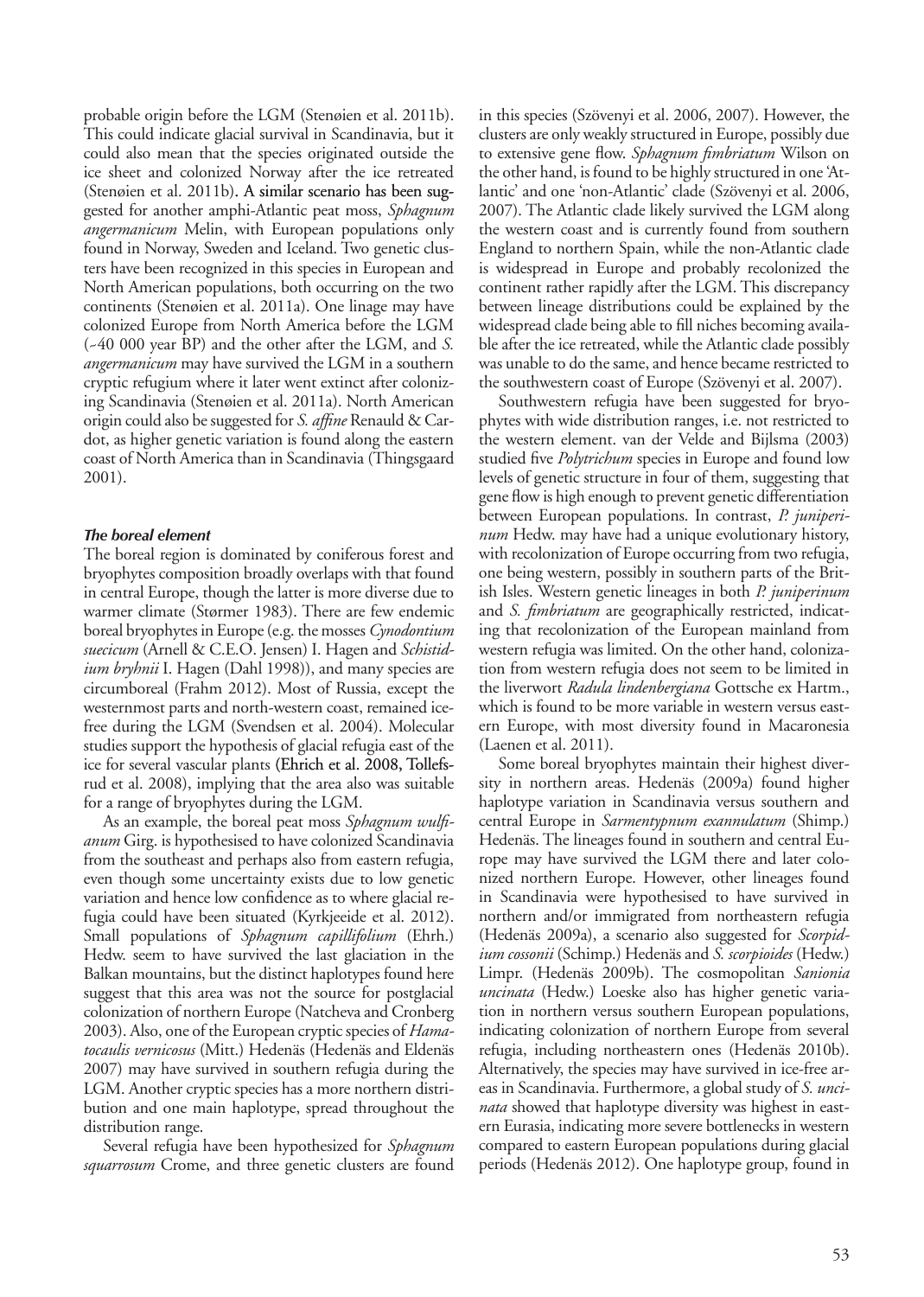Africa, western Europe, and southeast Greenland, probably colonized northern Europe from southern or western rather than northeastern glacial refugia.

#### *The arctic element*

The European arctic bryophyte flora belongs to a wider circumarctic floristic element spanning the polar part of the northern hemisphere and consists of species restricted to the arctic (e.g. *Sphagnum arcticum* Flatberg & Frisvoll), but also occurring in some alpine areas further south (Steere 1978, e.g. *Rhizomnium andrewsianum* (Steere) T.J. Kop.). One such European endemic is *Orthothecium lapponicum* (Schimp.) C. Hartm. (Dahl 1998), and this species may be an ancient relict that survived in large icefree areas, potentially Beringia, since the Tertiary (Steere 1978). Northeast Russia and northwest America remained ice-free during the Pleistocene, and fossil and molecular data show that this area served as a large refugium for arctic vascular plant species (Abbott and Brochmann 2003). For northern species, long distance dispersal may be common, and colonization of the arctic may primarily be limited by establishment opportunities (Alsos et al. 2007). Few phylogeographic studies of arctic areas have included bryophytes, but the four species in the arctic and boreal moss genus *Cinclidium* Sw. are found to have identical haplotypes throughout large areas, suggesting recent dispersal as the main mechanism shaping the circumpolar distribution in this genus (Piñeiro et al. 2012). It is presently unknown where glacial refugia for these species may have been located. Good dispersal ability is also suggested for *Scorpidium cossonii* occurring in the arctic (Hedenäs 2009b).

#### *In situ glacial survival*

Nunataks existing in glaciated areas of Alaska and Greenland today hold several species, including lichens, bryophytes, vascular plants, and insects (Heusser 1954, Gjærevoll and Ryvarden 1977). Nunataks or other icefree refugia probably also existed along the coast of Norway and the island Andøya, which were partly ice-free during the LGM (Mangerud et al. 2011, Vorren et al. 2013).

Although studies of bryophytes have found unique genetic lineages in Scandinavia for some species (e.g. *Radula lindenbergiana*, *Sanionia uncinata*, *Sphagnum angermanicum* and *S. wulfianum*) no studies have unequivocally concluded that in situ glacial survival has taken place (Laenen et al. 2011, Hedenäs 2012, Kyrkjeeide et al. 2012), even though it seems likely (Stenøien et al. 2011a, b). In the study of *Sanionia uncinata*, global sampling was applied and one of the haplotype groups recognized occur only in Scandinavia and Svalbard (Hedenäs 2012). The haplotype group was suggested to have survived in a cryptic northern glacial refugium south of the ice sheet, but these results do not preclude that *S. uncinata* could have survived on a nunatak somewhere within the ice sheet.

#### **Meta-analyses**

There is no significant association between different European regions and life-history traits or  $F_{ST}$  respectively (see Supplementary material Appendix 1for results). The interaction between spore size and sporophyte production is non-significant, hence, likelihood ratio tests were used to find the best model explaining range size (for details regarding model test, see results in Supplementary material Appendix 1). The most parsimonious model only includes spore size as an explanatory variable, and linear regression was used to test the relationship between range size and spore size. There is a significant effect of spore size on range size (DF = 27, MS = 0.99,  $F = 9.05$ ,  $p =$ 0.006, Fig. 2): species with small spores appear in more regions than species with larger spores. On the other hand, spore size is not significantly associated with  $F_{ST}$  between populations (DF = 13, MS = 0.46, *F* = 1.72, p = 0.21).  $F_{ST}$  is found to be significantly higher in species that rarely produce sporophytes (mean = 0.36) compared to species with frequent spore production (mean =  $0.16$ ,  $t = -2.36$ ,  $DF = 7.43$ ,  $p = 0.048$ , Fig. 3, the means are given using untransformed  $F_{ST}$ ). The results were not significant at the genus level (results in Supplementary Material Appendix 1), but this may be due to very low sample sizes.



Figure 2. Relationship between the spore size of a bryophyte species and the number of European regions in which it occurs. Species with small spores occur in more regions than species with large spores ( $R^2$  = 0.25,  $F_{1,27}$  = 9.05, p = 0.006).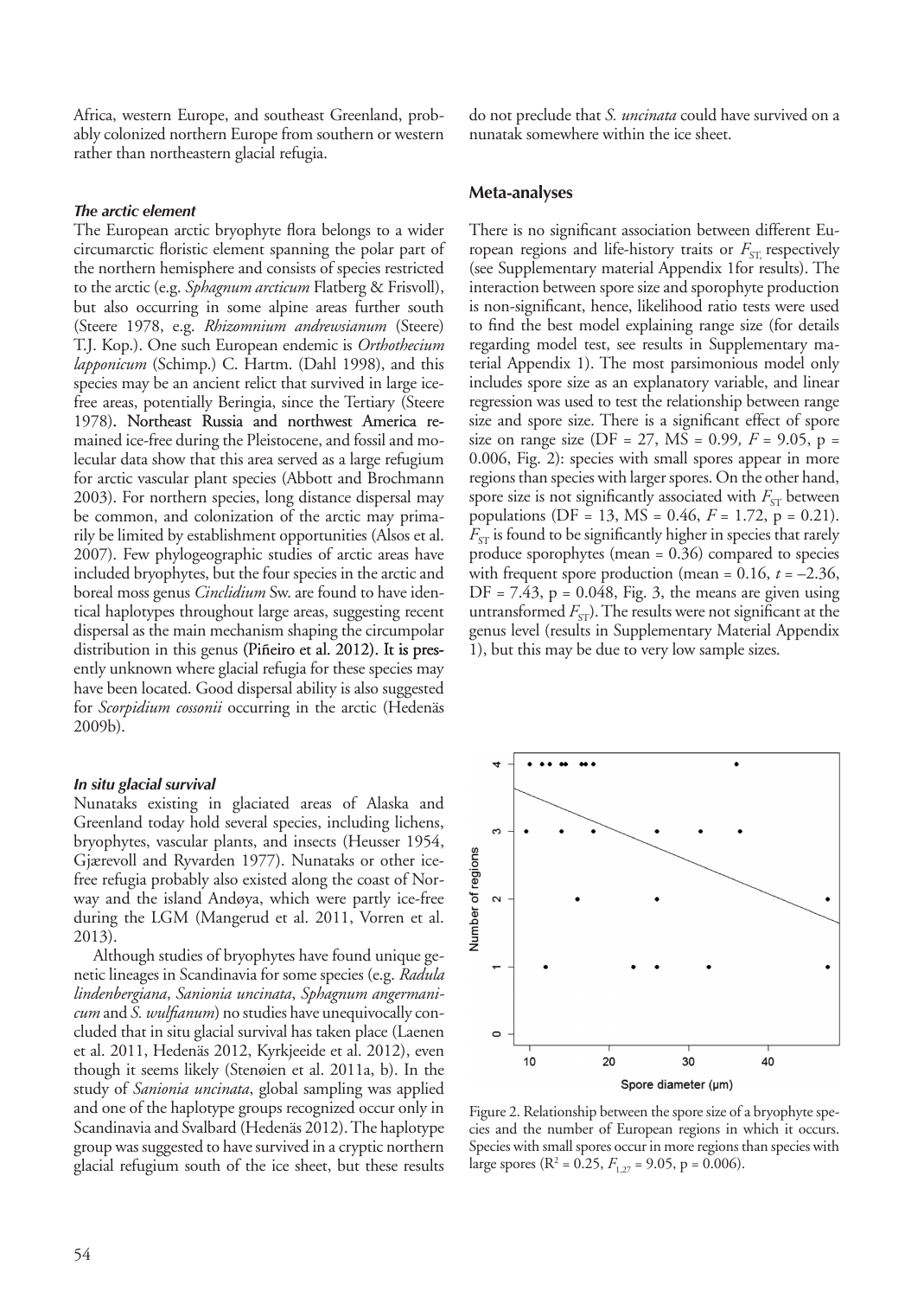

Figure 3. Relationship between  $F_{ST}$ -values between populations of bryophytes and the frequency of sporophyte production (rare and frequent) in 14 bryophyte species. Bryophytes reproducing frequently (mean = 0.16) seem to be less genetically differentiated than bryophytes reproducing rarely (mean  $= 0.38$ ,  $t = -2.49$ ,  $DF = 7.73$ ,  $p = 0.04$ ).

# **Discussion**

There seems to be different responses among different bryophyte species to climate change after the LGM, with several refugia and several post-glacial colonization routes. For many bryophyte species, more than one glacial refugial area is suggested, indicating that a species could have survived virtually anywhere. For example, *Drepanocladus aduncus* (Hedw.) Warnst. had potential refugia along the Atlantic coast, in the Alps, southeastern Europe, east of the ice sheet, and Scandinavia (Hedenäs 2008b). Nevertheless, some general trends are evident, and three main colonization routes are recognized (Fig. 1). First, a southern route (blue arrows in Fig. 1) representing bryophyte species like *Pleurochaete squarrosa* (Grundmann et al. 2007, 2008) and *Leucodon sciuroides* (Cronberg 2000), that likely survived the LGM in southern Europe (Iberian peninsula, Italy and the Balkans). Second, high levels of genetic variation and unique genetic lineages are found along the western coast of Europe for some species, supporting a western route (green arrows in Fig. 1) with refugia in Macaronesia (e.g. *Radula lindenbergiana* (Laenen et al. 2011) and *Platyhypnidium riparioides* (Hutsemékers et al. 2011)), southwestern European mainland (e.g. *Grimmia montana* (Vanderpoorten et al. 2008)), south in the British Isles (e.g. *Polytrichum juniperinum* (van der Velde and Bijlsma 2003)), and also North America (e.g. *Sphagnum angermanicum* (Stenøien et al. 2011a)). Third, the large non-glaciated area east of the Scandinavian ice sheet seems to have served as a refugium resulting in an eastern

route (red arrow in Fig. 1). *Sanionia uncinata* (Hedenäs 2012), *Sarmentypnum exannulatum* (Hedenäs 2009a), and *Sphagnum wulfianum* (Kyrkjeeide et al. 2012) likely recolonized northern Europe along such an eastern route. The two former species also recolonized along the southern route, making Scandinavia a contact zone for some species.

In addition to the three routes recognized, there may possibly be a 'northern route' from refugia located within the ice sheet (yellow dots in Fig. 1). The few signs of in situ glacial bryophyte survivors could imply that this has occurred only rarely, that our tools for inferring glacial survival are too imprecise, or, as an extension, it could also be that ancient genetic variants are regularly swamped by post-glacial colonizers. Genetic swamping implies removal of genetic signals of glacial survival (e.g. the presence of old alleles and genetic differentiation from other populations), and this phenomenon could be particularly pronounced in organisms with high dispersal capacity. Due to the small spore sizes and potentially high dispersal abilities of many bryophytes, one may expect genetic swamping to be a potential problem in studies aimed at detecting glacial refugia. It is also worth keeping in mind that mutation models profoundly affect historical time estimates, and estimated divergence time between *Sphagnum angermanicum* populations would be more recent, perhaps more recent than the LGM, if actual mutation rates are higher than the approximations used in the calculation of divergence time (Stenøien et al. 2011a). The most likely glacial refugia of *S. angermanicum* would in that case be in North America, not southern Europe or in situ. Mutation rate would also affect estimated species age (e.g. *Sphagnum troendelagicum*, Stenøien et al. 2011b), and speciation after the LGM could explain endemics in previously glaciated areas. To our knowledge, marker mutation rates are quite low in many bryophytes (cf. Stenøien 2008), but it is pivotal for future phylogeographic studies to obtain more precise measures of mutation rates of the markers employed. More studies are needed to assess the importance of northern refugial populations, including studies of arctic species occurring in harsh environments and species known as macrofossils from ice-free areas in Scandinavia (Vorren et al. 2013).

Care must be taken when inferring refugia, plausible range expansions and other factors from genetic data (Table 2). Range expansion typically leads to a decline in heterozygosity with increasing distance from the ancestral populations, as well as increased frequency of specific alleles through genetic surfing (Slatkin and Excoffier 2012). High levels of genetic variability will often provide information for hypothesizing where refugial areas have been located (Hewitt 2004), but this association between age and levels of variability will not always hold. For instance, rapid population growth may cause increased probability of maintaining genetic polymorphisms (Waxman 2012), and differences in population size fluctuations could ex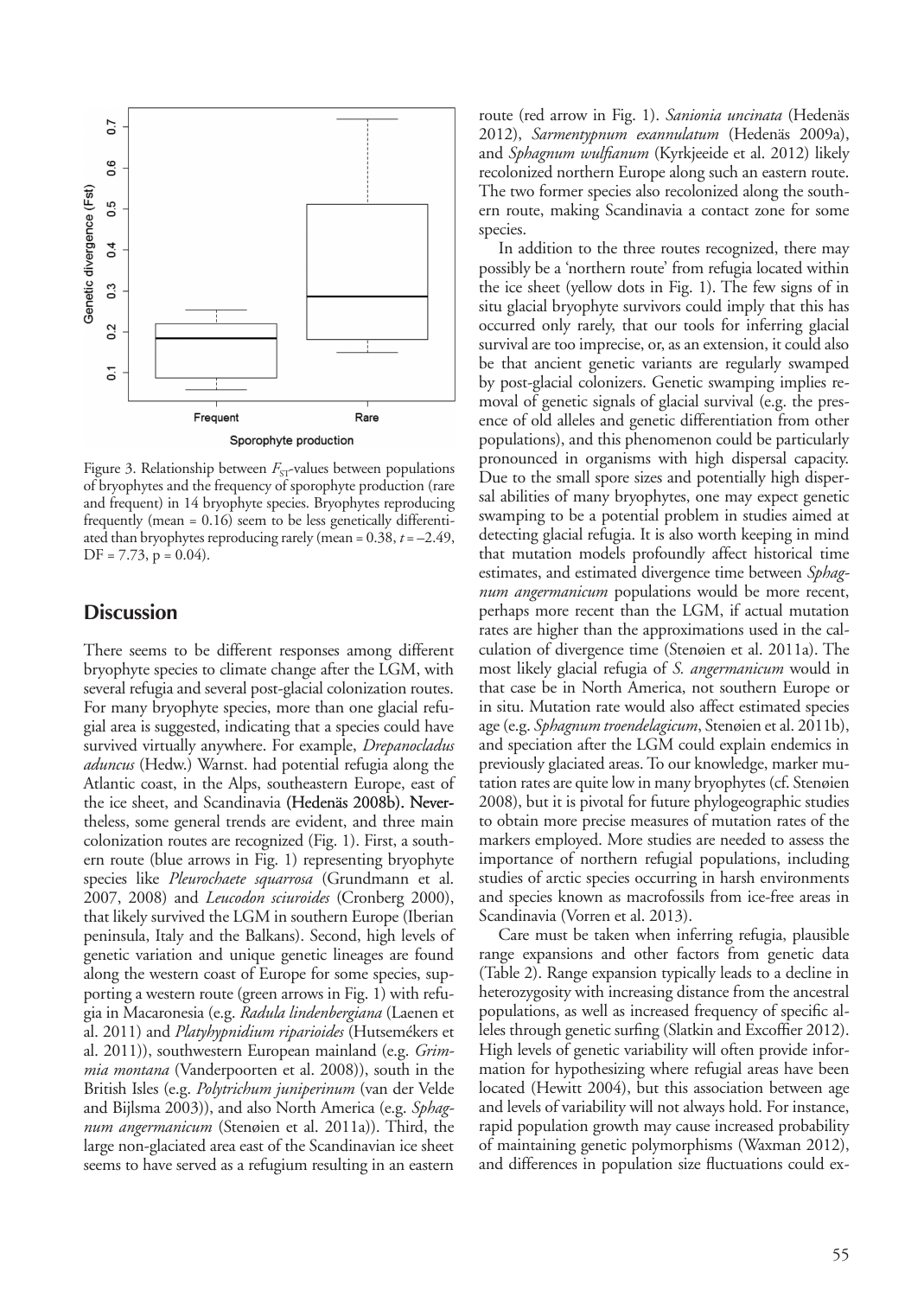plain at least part of the observed differences in genetic variability levels among populations. Also, if an area has acted as a contact zone, with high genetic variation caused by immigration of multiple lineages during colonization, then levels of variation may be misleading for pinpointing populations of origin (Hassel et al. 2005, Provan and Bennett 2008). On the other hand, refugial populations may have a higher level of unique haplotypes than recolonized regions (Ehrich et al. 2008), and the latter may often contain only a few very different haplotypes (Provan and Bennett 2008, Ansell et al. 2011). Similarly, ancient haplotypes that are closely related to one another can sometimes be found in refugial areas, as demonstrated in vascular plants (Ansell et al. 2011).

It has been hypothesized that sporophyte and spore characteristics should be associated with dispersal abilities in bryophytes (Sundberg 2010). Thus, bryophytes reproducing frequently with small spores should have wider distribution ranges than species that reproduce rarely and/or have large spores. Indeed, the results of the meta-analyses performed here indicate that species with small spores have wider distribution ranges in Europe than species with large spores. This indicates that spore size may be important for long distance dispersal events to occur and that spore sizes may explain the wide distribution ranges of bryophytes on a global scale. On the other hand, frequency of sporophyte production seems to be more important than spore size in preventing genetic differentiation, as species that produce spores frequently have lower  $F_{ST}$  between populations than species that produce spores rarely. No such pattern is found between  $F_{ST}$ and spore size. Moreover, no association is found between European regions and life-history traits and *F*<sub>ST</sub>, respectively. This could be due to species being geographically limited by other factors than the ones we studied, such as temperature or precipitation. This could also be an effect of low sample size, since most species included in the meta-analyses occur in two or more elements.

In general, we cannot rule out the possibility that the observed pattern in bryophytes to some extent could be influenced by sampling bias, since sampling was conducted on different geographical scales in the various studies included and different molecular markers have been used. There are also problems with relatively few species being included in the test, many of them belonging to the same genera. Recently, Szövényi et al. (2012) showed that dispersal of *Sphagnum* spores are likely highly efficient and can be approximated by a random colonization model preventing genetic structuring on regional scales. Several bryophyte species reviewed here have one or more haplotypes that are widespread throughout Europe (Werner and Guerra 2004, Vanderpoorten et al. 2008, Hedenäs 2012, Kyrkjeeide et al. 2012), indicating that little genetic structure may also be found on a broader geographical scale. Also, Sundberg (2012) found that spore size did not have a large influence on dispersal abilities in *Sphagnum*. These findings fit well with our results as we found no significant relationship between spore size and *F*<sub>ST</sub>. Dispersal ability does not seem to explain why one or a few haplotypes are widespread while others are limited geographically. It might be that some haplotypes were faster at occupying available habitats when the climate changed or that spore production has been more successful in these haplotypes.

#### **Conclusion**

Eastern, southern and western refugial areas similar to those found in vascular plants seem to have harboured bryophytes during the LGM, and colonization routes and contact zones in bryophytes resemble those found for other organisms. More studies are needed to conclude if these are general trends among bryophytes, as most of the recognized refugia and colonization routes are inferred based on relatively few studies and hence, a limited number of species. Specifically, more data are needed regarding potential survivors of ice-free refugia in arctic areas and potential nunatak areas in Iceland, Scotland, Faeroe Islands and Norway, to elucidate to what extent in situ glacial survival occurred during the LGM. Applying statistical phylogeographical methods (Knowles 2009) for estimating historical demographic parameters seems to be a promising way to infer more accurately the evolutionary history of bryophytes. The wide distribution ranges and potentially high dispersal ability of many bryophyte species emphasises the need for broad sampling in phylogeographical studies of bryophytes to study the importance of glacial refugia also outside of Europe for post-glacial colonization of this continent.

# **References**

- Abbott, R. J. and Brochmann, C. 2003. History and evolution of the arctic flora: in the footsteps of Eric Hulten. – Mol. Ecol. 12: 299–313.
- Alsos, I. G., Eidesen, P. B., Ehrich, D. et al. 2007. Frequent longdistance plant colonization in the changing Arctic. – Science 316: 1606–1609.
- Ansell, S. W., Stenøien, H. K., Grundmann, M. et al. 2011. The importance of Anatolian mountains as the cradle of global diversity in *Arabis alpina*, a key arctic–alpine species. – Ann. Bot. 108: 241–252.
- Bhagwat, S. A. and Willis, K. J. 2008. Species persistence in northerly glacial refugia of Europe: a matter of chance or biogeographical traits? – J. Biogeogr. 35: 464–482.
- Birks, H. H. 1994. Plant macrofossils and the nunatak theory of periglacial survival. – Diss. Bot. 234: 129–143.
- Birks, H. H., Giesecke, T., Hewitt, G. M. et al. 2012. Comment on "Glacial survival of boreal trees in northern Scandinavia". – Science 338: 742.
- Cronberg, N. 2000. Genetic diversity of the epiphytic bryophyte *Leucodon sciuroides* in formerly glaciated versus nonglaciated parts of Europe. – Heredity 84: 710–720.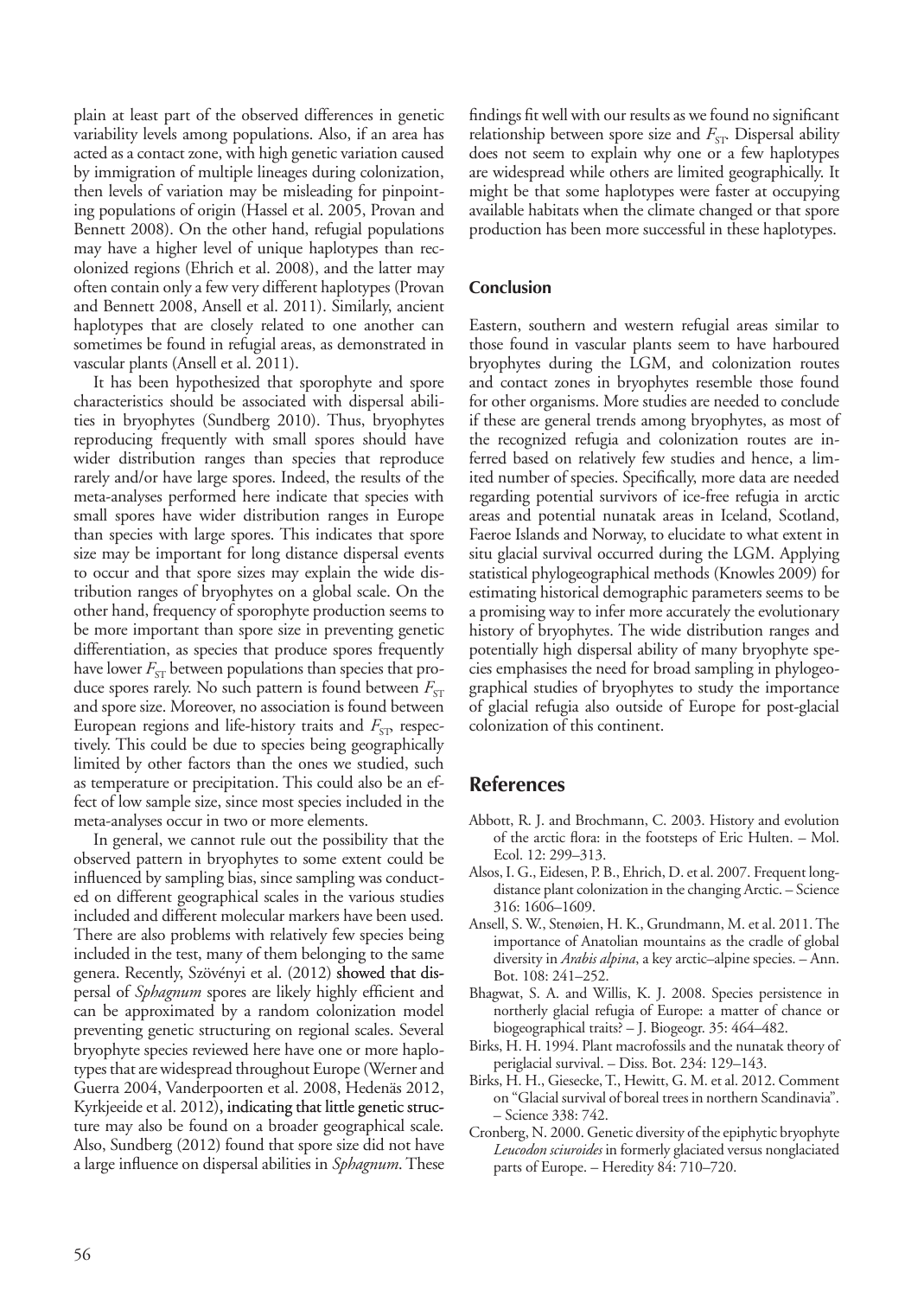- Dahl, E. 1998. The phytogeography of northern Europe: British Isles, Fennoscandia and adjacent areas. – Cambridge Univ. Press.
- Damsholt, K. 2002. Illustrated flora of Nordic liverworts and hornworts. – Nordic Bryological Society.
- Désamoré, A., Laenen, B., Stech, M. et al. 2012. How do temperate bryophytes face the challenge of a changing environment? Lessons from the past and predictions for the future. – Global Change Biol. 18: 2915–2924.
- Dierssen, K. 2001. Distribution, ecological amplitude and phytosociological characterization of European bryophytes. – J. Cramer in der Gebrüder Borntraeger Verlagsbuchhandlung.
- Ehrich, D., Alsos, I. G. and Brochmann, C. 2008. Where did the northern peatland species survive the dry glacials: cloudberry (*Rubus chamaemorus*) as an example. – J. Biogeogr. 35: 801–814.
- Frahm, J.-P. 2004. A new contribution to the moss flora of Baltic and Saxon amber. – Rev. Palaeobot. Palynol. 129: 81–101.
- Frahm, J.-P. 2008. Diversity, dispersal and biogeography of bryophytes (mosses). – Biodivers. Conserv. 17: 277–284.
- Frahm, J.-P. 2010. Mosses and liverworts of the Mediterranean: an illustrated field guide. – Books on Demand GmbH.
- Frahm, J.-P. 2012. The phytogeography of European bryophytes. – Bot. Serbica 36: 23–36.
- Frahm, J.-P. and Vitt, D. H. 1993. Comparisons between the mossfloras of North America and Europe. – Nova Hedwigia 56: 307–333.
- Frey, W. and Kürschner, H. 2011. Asexual reproduction, habitat colonization and habitat maintenance in bryophytes. – Flora 206: 173–184.
- Gjærevoll, O. and Ryvarden, L. 1977. Botanical investigations on J. A. D. Jensens Nunatakkar in Greenland. – Kongelige Norske Videnskabers Selskab Skrifter. 4: 1–40.
- Goffinet, B. and Shaw, A. J. 2009. Bryophyte biology. Cambridge Univ. Press.
- Grundmann, M., Ansell, S. W., Russell, S. J. et al. 2007. Genetic structure of the widespread and common Mediterranean bryophyte *Pleurochaete squarrosa* (Brid.) Lindb. (Pottiaceae) – evidence from nuclear and plastidic DNA sequence variation and allozymes. – Mol. Ecol. 16: 709–722.
- Grundmann, M., Ansell, S. W., Russell, S. J. et al. 2008. Hotspots of diversity in a clonal world – the Mediterranean moss *Pleurochaete squarrosa* in central Europe. – Mol. Ecol. 17: 825–838.
- Hallingbäck, T., Lönnell, N., Weibull, H. et al. 2006. Nationalnyckelen til Sveriges flora och fauna. Bladmossor: sköldmossor–blåmossor. Bryophyte: *Buxbaumia–Leucobryum*. – Art-Databanken, SLU.
- Hallingbäck, T., Lönnell, N., Weibull, H. et al. 2008. Nationalnyckeln till Sveriges flora och fauna. Bladmossor: Kompaktmossor–kapmossor. Bryophyte: *Anoectangium–Orthodontium*. – ArtDatabanken, SLU.
- Hassel, K., Såstad, S. M., Gunnarsson, U. et al. 2005. Genetic variation and structure in the expanding moss *Pogonatum dentatum* (Polytrichaceae) in its area of origin and in a recently colonized area. – Am. J. Bot. 92: 1684–1690.
- Hedderson, T. A. and Nowell, T. L. 2006. Phylogeography of *Homalothecium sericeum* (Hedw.) Br. Eur.; toward a reconstruction of glacial survival and postglacial migration. – J. Bryol. 28: 283–292.
- Hedenäs, L. 2008a. Molecular variation and speciation in *Antitrichia curtipendula* s.l. (Leucodontaceae, Bryophyta). – Bot.
- Hedenäs, L. 2008b. Molecular variation in *Drepanocladus aduncus* s.l. does not support recognition of more than one species in Europe. – J. Bryol. 30: 108–120.
- Hedenäs, L. 2009a. Haplotype variation of relevance to global and European phylogeography in *Sarmentypnum exannulatum* (Bryophyta: Calliergonaceae). – J. Bryol. 31: 145–158.
- Hedenäs, L. 2009b. Relationships among arctic and non-arctic haplotypes of the moss species *Scorpidium cossoni* and *Scorpidium scorpioides* (Calliergonaceae). – Plant Syst. Evol. 227: 217–231.
- Hedenäs, L. 2010a. Global relationship and European phylogeography in the *Kindbergia praelonga* complex (Brachytheciaceae, Bryophyta). – Trop. Bryol. 31: 81–90.
- Hedenäs, L. 2010b. Phylogeography and origin of European *Sanionia uncinata* (Amblystegiaceae, Bryophyta). – Syst. Biodivers. 8: 177–191.
- Hedenäs, L. 2012. Global phylogeography in *Sanionia uncinata*  (Amblystegiaceae: Bryophyta). – Bot. J. Linn. Soc. 168: 19–42.
- Hedenäs, L. and Eldenäs, P. 2007. Cryptic speciation, habitat differentiation, and geography in *Hamatocaulis vernicosus* (Calliergonaceae, Bryophyta). – Plant Syst. Evol. 268: 131–145.
- Hedenäs, L. and Bennike, O. 2008. A Plio Pleistocene moss assemblage from Store Koldewey, NE Greenland. – Lindbergia 33: 23–37.
- Heusser, C. J. 1954. Flora of the Juneau Ice Field, Alaska. Bull. Torrey Bot. Club 81: 236–250.
- Hewitt, G. M. 2004. Genetic consequences of climatic oscillations in the Quaternary. – Phil. Trans. R. Soc. B 359: 183–195.
- Hill, M. O., Preston, C. D., Bosanquet, S. D. D. et al. 2007. BRYOATT. Attributes of British and Irish Mosses, Liverworts and Hornworts. – NERC Center for Ecology and Hydrology and Countryside Council for Wales.
- Holderegger, R. and Thiel-Egenter, C. 2009. A discussion of different types of glacial refugia used in mountain biogeography and phylogeography. – J. Biogeogr. 36: 476–480.
- Hutsemékers, V., Szövényi, P., Shaw, A. J. et al. 2011. Oceanic islands are not sinks of biodiversity in spore-producing plants. – Proc. Natl Acad. Sci. USA 108: 18989–18994.
- Jóhannsson, B. 1989. Ísleskir mosar. Banamosaætt. 12. Fjölrit, Náttúrfrædistofnunar.
- Jóhannsson, B. 1990a. Ísleskir mosar. Kronmosaætt, næfurmosaætt, tæfilmosaætt, bramosaætt, skottmosaætt og hnotmosaætt. 16. – Fjölrit, Náttúrufrædistofnunar.
- Jóhannsson, B. 1990b. Ísleskir mosar. Sotmosaætt og haddmosaætt. 13. – Fjölrit, Náttúrufrædistofnunar.
- Jóhannsson, B. 1995. Ísleskir mosar. Skænumosaætt, kollmosaætt, snoppumosaætt, perlumosaætt, hnappmosaætt og toppmosaætt. 26. – Fjölrit, Náttúrufrædistofnunar.
- Jóhannsson, B. 1997. Ísleskir mosar. Lokkmosaætt. 33. Fjölrit, Náttúrufrædistofnunar.
- Jóhannsson, B. 1998. Ísleskir mosar. Rytjumosaætt. 34. Fjölrit, Náttúrufrædistofnunar.
- Knowles, L. L. 2009. Statistical phylogeography. Annu. Rev. Ecol. Evol. Syst. 40: 593–612.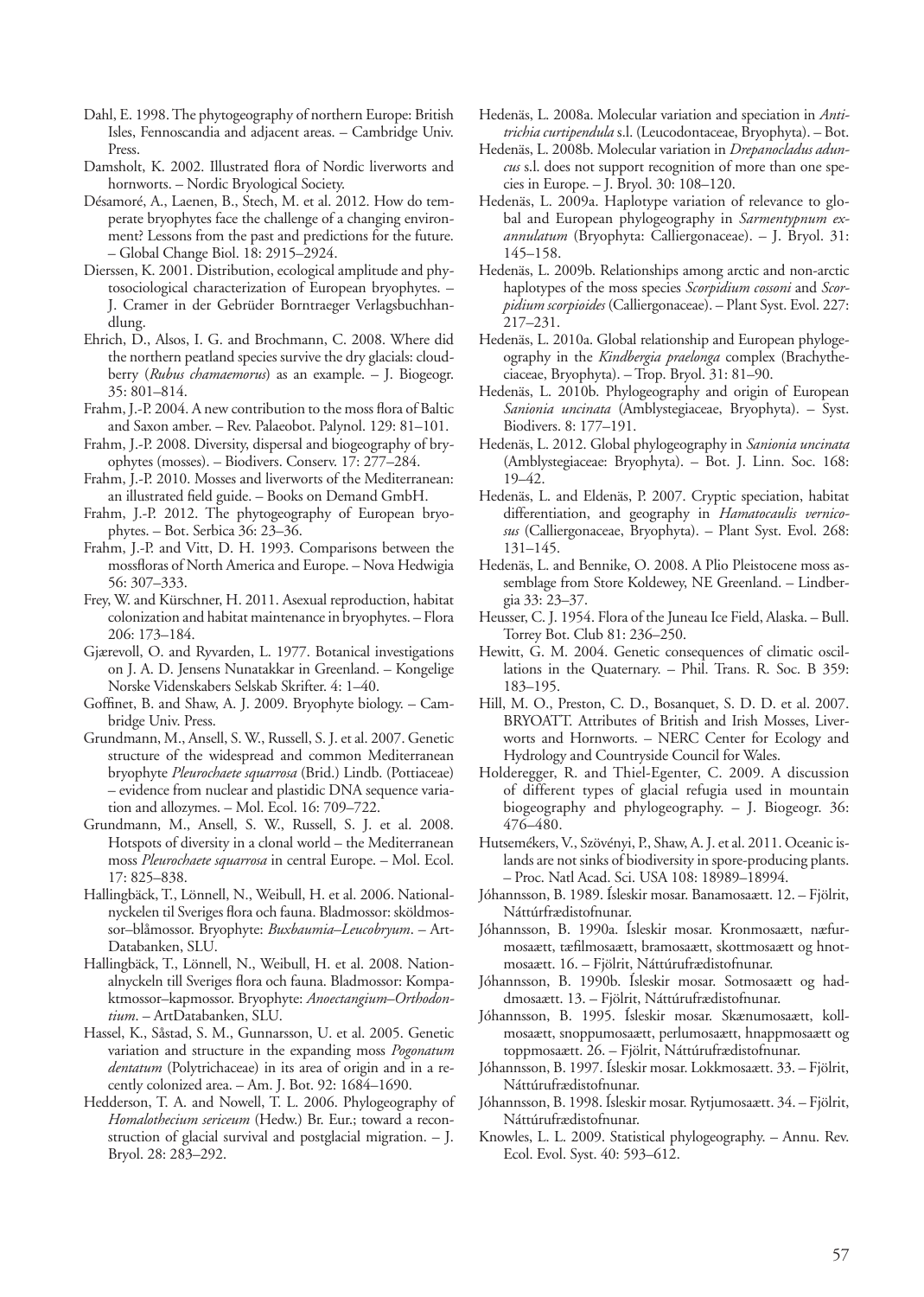- Kullman, L. 2008. Early postglacial appearance of tree species in northern Scandinavia: review and perspective. – Q. Sci. Rev. 27: 2467–2472.
- Kyrkjeeide, M. O., Hassel, K., Flatberg, K. I. et al. 2012. The rare peat moss *Sphagnum wulfianum* (Sphagnaceae) did not survive the last glacial period in northern European refugia. – Am. J. Bot. 99: 677–689.
- Laenen, B., Désamoré, A., Devos, N. et al. 2011. Macaronesia: a source of hidden genetic diversity for post-glacial recolonization of western Europe in the leafy liverwort *Radula lindenbergiana*. – J. Biogeogr. 38: 631–639.
- Lande, R. and Schemske, D. W. 1985. The evolution of selffertilization and inbreeding depression in plants. I. Genetic models. – Evolution 39: 24–40.
- Lewis, A. R., Marchant, D. R., Ashworth, A. C. et al. 2008. Mid-Miocene cooling and the extinction of tundra in continental Antartica. – Proc. Natl Acad. Sci. USA 105: 10676–10680.
- Mangerud, J., Gyllencreutz, R., Lohne, Ø. et al. 2011. Glacial history of Norway. – In: Book, J. Ehlers, P. L., Gibbard et al. (eds), Glacial history of Norway. Elsevier, pp. 279–298.
- Mateo, R. G., Vanderpoorten, A., Laenen, B. et al. 2013. Modeling species distributions from heterogeneous data for the biogeographic regionalization of the European bryophyte flora. – PloS ONE 8(2).
- McDaniel, S. F. and Perroud, P.-F. 2012. Invited perspective: bryophytes as models for understanding the evolution of sexual systems. – Bryologist 115: 1–11.
- McQueen, C. B. and Andrus, R. E. 2007. Sphagnaceae Dumortier. – In: Book, M. R., Crosby, C., Delgadillo, P. et al. (eds), Sphagnaceae Dumortier. Oxford Univ. Press, pp. 45–101.
- Mosblech, N. A. S., Bush, M. B. and Woesik, R. v. 2011. On metapopulations and microrefugia: palaeoecological insights. – J. Biogeogr. 38: 419–429.
- Muñoz, J., Felicisimo, A. M., Cabezas, F. et al. 2004. Wind as a long-distance dispersal vehicle in the Southern Hemisphere. – Science 304: 1144–1147.
- Natcheva, R. and Cronberg, N. 2003. Genetic diversity in populations of *Sphagnum capillifolium* from the mountains of Bulgaria, and their possible refugial role. – J. Bryol. 25: 91–99.
- Nei, M. 1973. Analysis of gene diversity in subdivided populations. – Proc. Natl Acad. Sci. USA 70: 3321–3323.
- Nielsen, R. and Beaumont, M. A. 2009. Statistical inferences in phylogeography. – Mol. Ecol. 18: 1034–1047.
- Nyholm, E. 1958. Illustrated moss flora of Fennoscandia. II. Musci, fasc. 3. – CWK Gleerup.
- Nyholm, E. 1974a. Illusrated moss flora of Fennoscandia. II Musci Fascicle 5. – Swe. Nat. Sci. Res. Council.
- Nyholm, E. 1974b. Illustrated moss flora of Fennoskandia. II Fascicle 4. – Swe. Nat. Sci. Res. Council.
- Parducci, L., Jørgensen, T., Tollefsrud, M. M. et al. 2012. Glacial survival of boreal trees in northern Scandinavia. – Science 335: 1083–1086.
- Paus, A., Velle, G. and Berge, J. 2011. The Lateglacial and early Holocene vegetation and environment in the Dovre mountains, central Norway, as signalled in two Lateglacial nunatak lakes. – Quat. Sci. Rev. 30: 1780–1796.
- Pedrotti, C. C. 2001. Flora dei Musci d'Italia. Antonio Delfino Editore.
- Pfeiffer, T., Fritz, S., Stech, M. et al. 2006. Vegetative reproduction and clonal diversity in *Rhytidium rugosum* (Rhytidiace-

ae, Bryopsida) inferred by morpho-anatomical and molecular analyses. – J. Plant Res 119: 125–135.

- Piñeiro, R., Popp, M., Hassel, K. et al. 2012. Circumarctic dispersal and long-distance colonization of South America: the moss genus *Cinclidium*. – J. Biogeogr. 39: 2041–2051.
- Proctor, M. C. F., Oliver, M. J., Wood, A. J. et al. 2007. Desiccation-tolerance in bryophytes: a review. – Bryologist 110: 595–621.
- Provan, J. and Bennett, K. D. 2008. Phylogeographic insights into cryptic glacial refugia. – Trends Ecol. Evol. 23: 564–571.
- Qian, H. 1999. Spatial pattern of vascular plant diversity in North America north of Mexico and its floristic relationship with Eurasia. – Ann. Bot. 83: 271–283.
- Rull, V. 2009. Microrefugia. J. Biogeogr. 36: 481–484.
- Segreto, R., Hassel, K., Bardal, R. et al. 2010. Dessiccation tolerance and natural cold acclimation allow cryopreservation of bryophytes without pretreatment or use of cryoprotectants. – Bryologist 113: 760–769.
- Slatkin, M. and Excoffier, L. 2012. Serial founder effects during range expansion: a spatial analog of genetic drift. – Genetics 191: 171–181.
- Stech, M., Werner, O., González-Mancebo, J. M. et al. 2011. Phylogenetic inference in *Leucodon* Schwägr. subg. *Leucodon* (Leucodontaceae, Bryophyta) in the North Atlantic region. – Taxon 60: 79–88.
- Steere, W. C. 1978. The mosses of Arctic Alaska. A.R. Gantner Verlag K.-G.
- Stenøien, H. K. 2008. Slow molecular evolution in 18S rDNA, rbcL and nad5 genes of mosses compared with higher plants. – J. Evol. Biol. 21: 566–571.
- Stenøien, H. K. and Såstad, S. M. 1999. Genetic structure in three haploid peat mosses (*Sphagnum*). – Heredity 82: 391–400.
- Stenøien, H. K., Shaw, A. J., Shaw, B. et al. 2011a. North American origin and recent European establishment of the amphi-Atlantic peat moss *Sphagnum angermanicum*. – Evolution 65: 1181–1194.
- Stenøien, H. K., Shaw, A. J., Stengrundet, K. et al. 2011b. The narrow endemic Norwegian peat moss *Sphagnum troendelagicum* originated before the last glacial maximum. – Heredity 106: 370–382.
- Størmer, P. 1983. Characteristic features of the moss flora of the various parts of Europe. – Erling Sem Offsettrykkeri A.S.
- Sundberg, S. 2010. Size matters for violent discharge height and settling speed of *Sphagnum* spores: important attributes for dispersal potential. – Ann. Bot. 105: 291–300.
- Sundberg, S. 2012. Spore rain in relation to regional sources and beyond. – Ecography 36: 364–373.
- Sundberg, S., Hansson, J. and Rydin, H. 2006. Colonization of *Sphagnum* on land uplift islands in the Baltic Sea: time, area, distance and life history. – J. Biogeogr. 33: 1479–1491.
- Svendsen, J. I., Alexanderson, H., Astakhov, V. I. et al. 2004. Late quaternary ice sheet history of northern Eurasia. – Quat. Sci. Rev. 23: 1229–1271.
- Szövenyi, P., Hock, Z., Urmi, E. et al. 2006. Contrasting phylogeographic patterns in *Sphagnum fimbriatum* and *Sphagnum squarrosum* (Bryophyta, Sphagnopsida) in Europe. – New Phytol. 172: 784–794.
- Szövenyi, P., Hock, Z., Schneller, J. J. et al. 2007. Multilocus dataset reveals demographic histories of two peat mosses in Europe. – BMC Evol. Biol. 7: 144.